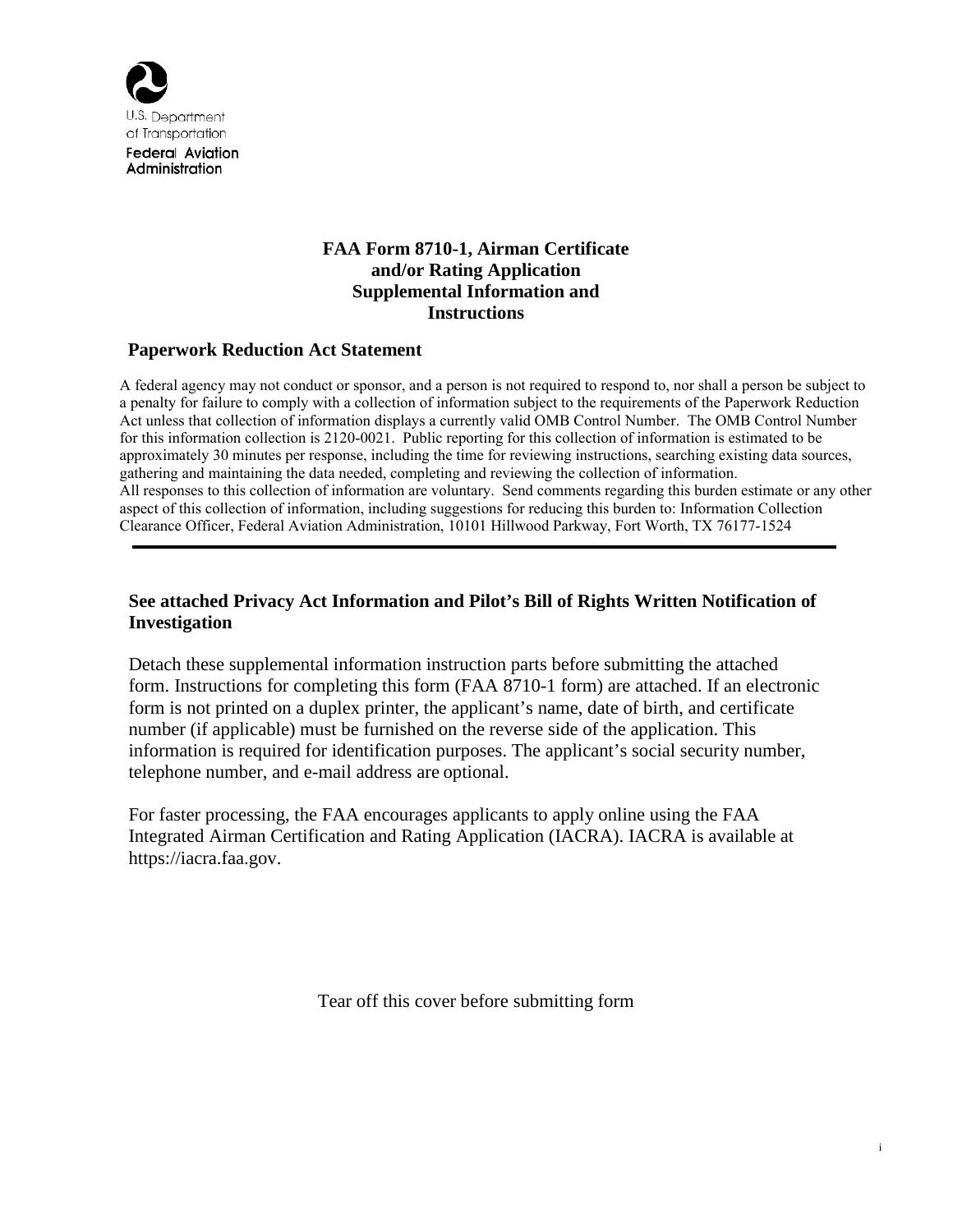# **AIRMAN CERTIFICATE AND/OR RATING APPLICATION**

### **PRIVACY ACT STATEMENT:** This statement is provided pursuant to 5 U.S.C. § 552(a):

The authority for collecting this information is contained in 49 U.S.C. §§ 40113, 44702, 44703, 44709, 44710, 44711 (a)(2) and 14 CFR Part 61. The principal purpose for which the information is intended to be used is to identify and evaluate your qualifications and eligibility for the issuance of an airman certificate and/or rating. Submission of the data is mandatory, except for the applicant's social security number which is optional. Failure to provide all required information will result in the FAA being unable to issue you a certificate and/or rating. The information collected on this form will be included in a Privacy Act System of Records known as DOT/FAA 847, titled "Aviation Records on Individuals" and will be subject to the routine uses published in the System of Records Notice for DOT/FAA [847 \(see www.dot.gov/privacy/privacy](http://www.dot.gov/privacy/privacyactnotices)actnotices), including: (a) Providing basic airmen certification and qualification information to the public upon request. Examples of basic information

- include:
	- The type of certificate(s) and/or rating(s) held, limitations, date of issuance and certificate number;
	- The status of the airman's certificate (i.e., whether it has been amended, modified, suspended or revoked for any reason);
	- The airman's home address, unless requested by the airman to be withheld from public disclosure per 49 U.S.C. 44703(c);
	- Information relating to an airman's physical status or condition used to determine statistically the validity of FAA medical standards, the date, class, and restrictions of the latest physical*;*
	- Information relating to an individual's eligibility for medical certification, requests for exemption from medical requirements, and requests for review of medical certificate denials.
- (b) Using contact information to inform airmen of meetings and seminars conducted by the FAA regarding aviation safety.
- (c) Disclosing information to the National Transportation Safety Board in connection with its investigation responsibilities.
- (d) Providing information about airmen to Federal, State, local and tribal law enforcement agencies when engaged in an official investigation in which an airman is involved.
- (e) Providing information about enforcement actions, or orders issued thereunder, to Federal agencies, the aviation industry, and the public upon request.
- (f) Making records of delinquent civil penalties owed to the FAA available to the U.S. Department of the Treasury and the U.S. Department of Justice (DOJ) for collection pursuant to 31 U.S.C.3711(g).
- (g) Making records of effective orders against the certificates of airmen available to their employers if the airmen use the affected certificates to perform job responsibilities for those employers.
- (h) Making airmen records available to users of FAA's Safety Performance Analysis System (SPAS), including the Department of Defense Commercial Airlift Division's Air Carrier Analysis Support System (ACAS) for its use in identifying safety hazards and risk areas, targeting inspection efforts for certificate holders of greatest risk, and monitoring the effectiveness of targeted oversight actions.
- (i) Making records of an individual's positive drug test result, alcohol test result of 0.04 or greater breath alcohol concentration, or refusal to submit to testing required under a DOT-required testing program, available to third parties, including current and prospective employers of such individuals. Such records also contain the names and titles of individuals who, in their commercial capacity, administer the drug and alcohol testing programs of aviation entities.
- (j) Providing information about airmen through the Civil Aviation Registry's Comprehensive Airmen Information System to the Department of Health and Human Services, Office of Child Support Enforcement, and the Federal Parent Locator Service that locates noncustodial parents who owe child support. Records in this system are used to identify airmen to the child support agencies nationwide in enforcing child support obligations, establishing paternity, establishing and modifying support orders and location of obligors. Records listed within the section on Categories of Records are retrieved using Connect: Direct through the Social Security Administration's secureenvironment.
- (k) Making personally identifiable information about airmen available to other Federal agencies for the purpose of verifying the accuracy and completeness of medical information provided to FAA in connection with applications for airmen medical certification.
- (l) Making records of past airman medical certification history data available to Aviation Medical Examiners (AMEs) on a routine basis so that AMEs may render the best medical certificationdecision.
- (m) Making airman, aircraft and operator record elements available to users of FAA's Skywatch system, including the Department of Defense, the Department of Homeland Security (DHS), DOJ and other authorized Federal agencies, for their use in managing, tracking and reporting aviation-related securityevents.
- (n) Other possible routine uses published in the Federal Register (see Prefatory Statement of General Routine Uses for additional uses (65 FR 19477-78) For example, a record from this system of records may be disclosed to the United States Coast Guard (Coast Guard) and to the Transportation Security Administration (TSA) if information from this system was shared with either agency when that agency was a component of the Department of Transportation (DOT) before its transfer to DHS and such disclosure is necessary to accomplish a DOT, TSA or Coast Guard function related to this system of records.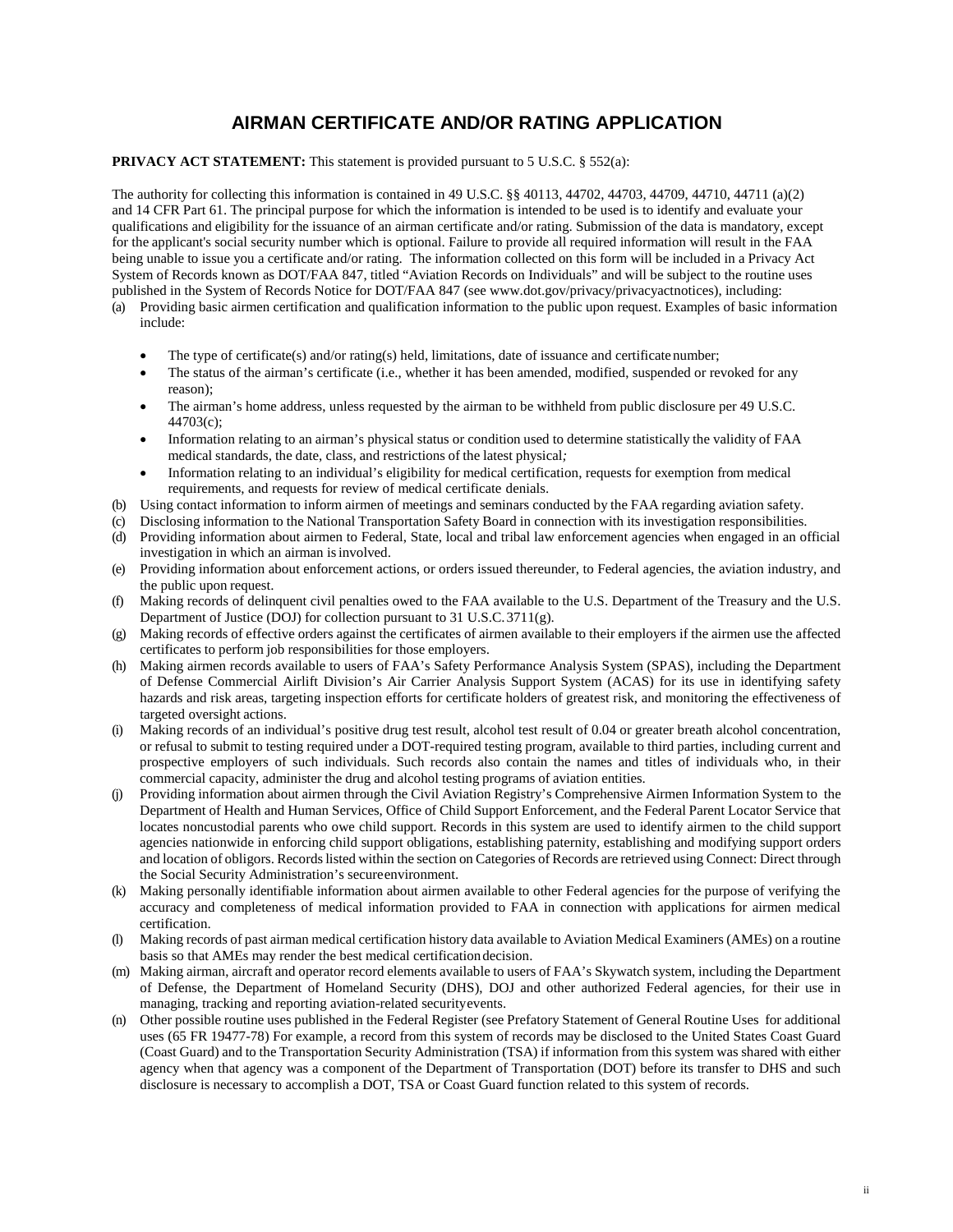## *Your signature on this form (FAA Form 8710-1) acknowledges that you received the Pilot's Bill of Rights Written Notification of Investigation at the time of this application.*

# **PILOT'S BILL OF RIGHTS WRITTEN NOTIFICATION OF INVESTIGATION**

The information you submit on the attached FAA Form 8710-1, Airman Certificate and/or Rating Application, will be used by the Administrator of the Federal Aviation Administration as part of the basis for issuing an airman certificate, rating, or inspection authorization to you under Title 49, United States Code (U.S.C.) section 44703(a), if the Administrator finds, after investigation, that you are qualified for, and physically able to perform the duties related to the certificate, rating, or inspection authorization for which you are applying. Therefore, in accordance with the Pilot's Bill of Rights, the Administrator is providing you with this written notification of investigation of your qualifications for an airman certificate, rating, or inspection authorization:

• The nature of the Administrator's investigation, which is precipitated by your submission of this application, is to determine whether you meet the qualifications for the airman certificate, rating, or inspection authorization you are applying for under Title 14, Code of Federal Regulations (CFR) part 61.

• Any response to an inquiry by a representative of the Administrator by you in connection with this investigation of your qualifications for an airman certificate, rating, or inspection authorization may be used as evidence against you.

• A copy of your airman application file for this date is available to you upon your written request addressed to:

> Federal Aviation Administration Airmen Certification Branch, AFB-720 P.O. Box 25082 Oklahoma City, OK 73125-0082

(If you make a written request for your airman application file, please provide your full name, date of birth or airman certification number for identification purposes, and the date of application.)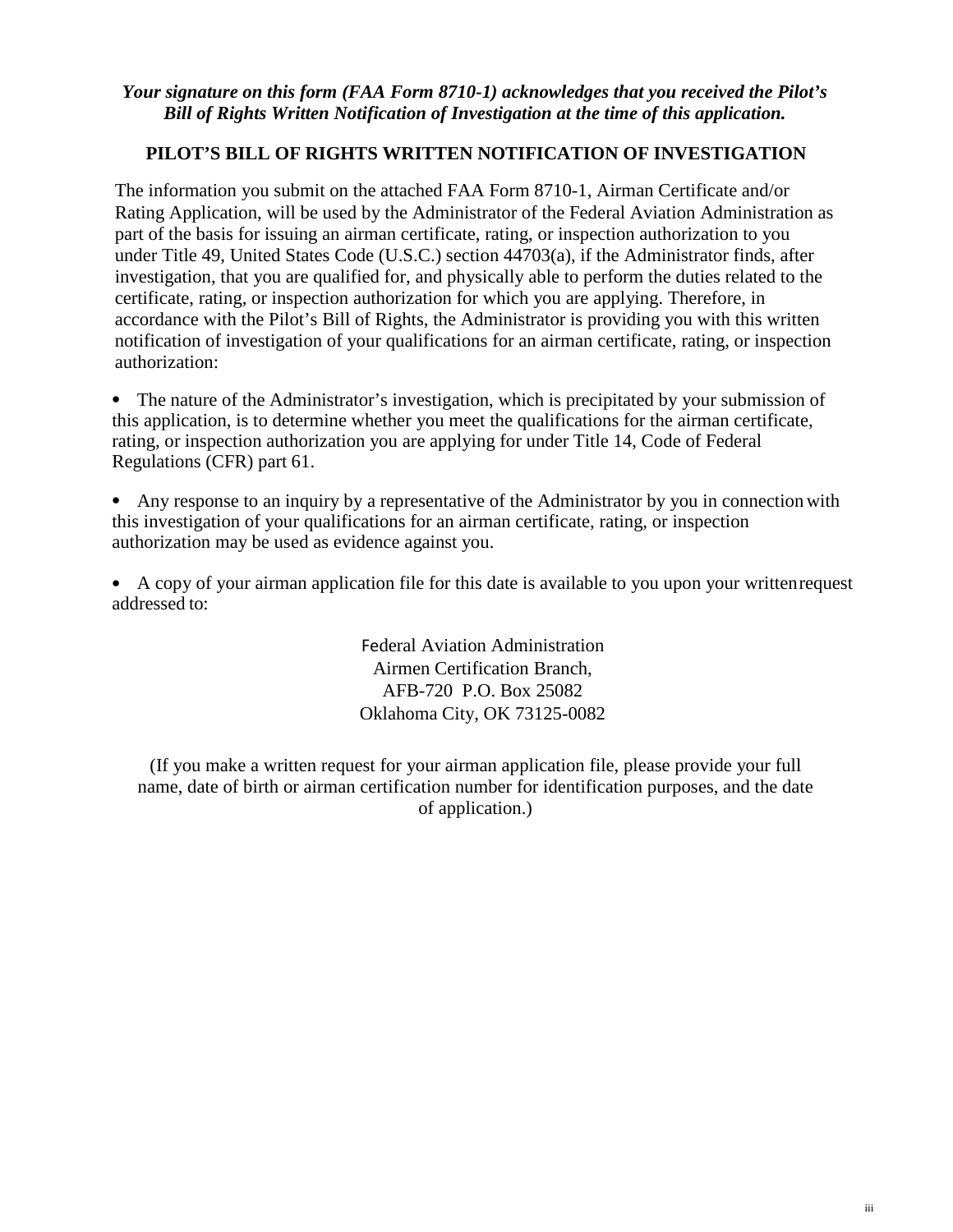### **AIRMAN CERTIFICATE AND/OR RATING APPLICATION INSTRUCTIONS FOR COMPLETING FAA FORM 8710-1**

### *I.* **APPLICATION INFORMATION.** *Mark "X" in all appropriate blocks(s).*

**Note:** *Please enter all dates in eight digits as MM/DD/YYYY. Use numeric characters, (e.g. 01/01/2014).*

**Block A. Name.** Enter full legal name (Last, First, Middle). If your full legal name is more than 50 characters, use no more than one middle name for record purposes. Do not change the name on subsequent applications unless it is done in accordance with 14 CFR part 61.25. If you do not have a middle name, enter "NMN." If you have a middle initial only, indicate "Initial only." Indicateif you are a Jr., II, or III.

**Block B. Social Security Number.** Enter either your 9-digit social security number, "Do Not Use" or "None" if you are not a U.S. citizen. If entering a social security number, only enter a 9-digit U.S. social security number (optional). See supplemental Privacy Act Information.

**Block C. Date of Birth.** Enter your date of birth in the following format: MM/DD/YYYY. Check for accuracy. Verify that DOB is the same as it is on the medical certificate.

**Block D. Place of Birth.** If you were born in the USA, enter the city and state where you were born. If the city is unknown, enter the county and state. If you were born outside the USA, enter the name of the city and country where you were born.

**Block E1. Residential Address**. Enter your complete residential address. This must include street number, city, state, and zip code. If the applicant has a foreign address, the country must be stated. If a residential address does not exist, a map or written directions to the applicant's physical residence must be attached to the application. Verify that the numbers are not transposed**.**

**Block E2. Mailing Address.** Enter your mailing address, if different than block E1. This may be a residence, post office box, rural route, flight school address, personal mail box (PMB), commercial address, or other mail drop location, as applicable. The address provided in block E2, if any, will be printed on the permanent airman certificate. If you want your airman certificate mailed to an address other than provided in blocks E1 or E2, you will need to provide instructions on a separate attachment or in the remarks section of the form.

**Block F. Citizenship/Nationality.** Mark USA if you are a U.S. Citizen or legally naturalized U.S. Citizen. If you are not a U.S. citizen, mark "Other" and enter the country where you are a legal citizen. To claim Dual Citizenship the applicant must present appropriate documentation of citizenship for each country.

**Block G. Do you read, speak, write and understand the English language?** Mark yes or no. If you answered "No" and it is due to medical reasons, an operating limitation will be placed on the airman certificate.

**Block H. Height.** Enter your height in inches. Example: 5'8" would be entered as 68 in. No fractions, use whole inches only.

**Block I. Weight.** Enter your weight in pounds. No fractions, use whole pounds only.

**Block J. Hair Color.** Spell out the color of your hair. Choose from the following: bald, black, blond, brown, gray, red or white. If you wear a wig or toupee, enter the color of your hair under the wig or toupee.

**Block K. Eye Color.** Spell out the color of your eyes. Choose from the following: black, blue, brown, gray, green, or hazel.

**Block L. Sex.** Mark either Male or Female as appropriate.

**Block M. Do You Hold or Have You Ever Held An FAA Pilot Certificate?** Mark yes or no. (NOTE: A student pilot certificate is a pilot certificate.) If. Yes, complete Blocks M1, M2, and M3.

**Block M1. Grade of Certificate.** Enter the grade of the FAA pilot certificate you hold (i.e., Student, Recreational, Private, Commercial, or ATP). DO NOT enter flight instructor certificate information.

**Block M2. Certificate Number.** Enter your current FAA certificate number as it appears on the pilot certificate.

**Block M3. Date Issued.** Enter the date your pilot certificate was last issued.

**Block N. Do You Hold, or Have You Ever Held a Medical Certificate?** Mark applicable boxes. If yes, complete blocks N1, N2, and N3.

**Block N1. Class of Medical Certificate.** Enter the class as shown on the medical certificate, (i.e., First, Second, or Third Class). If your most recent medical certificate which was valid at some point after July 14<sup>th</sup>, 2006 has expired and you are operating under BasicMed, enter "BASICMED" in this field.

**Block N2. Name of Medical Examiner.** Enter the medical examiner's name as shown on your medical certificate. If you are operating under BasicMed, leave blank.

**Block N3. Date Issued.** Enter the date your medical certificate was issued. If you are operating under BasicMed, leave blank.

**Block O. Narcotics Drugs**. Mark appropriate block. Only mark "Yes" if you have actually been convicted. If you have been charged with a violation which has not been adjudicated, mark "No." Do not include alcohol offenses involving a motor vehicle mode of transportation as those are covered on the FAA Form 8500-8, Medical application.

**Block O1. Date of Final Conviction.** If block "N" was marked "Yes" provide the date of final conviction.

### **II. CERTIFICATE OR RATING APPLIED FOR ON BASIS OF: Block A. Completion of RequiredTest.**

- 1. Aircraft to be used. (If flight test required) Enter the makeand model of each aircraft used or represented. If a flight simulation training device (FSTD) is used, indicate Level of Device(s).
- 2. Total time in this aircraft and/or approved full flight simulator (FFS) or flight training device (FTD) (Hrs.) – (2a) Enter the total Flight Time (2b) Enter Pilot-In-Command (PIC) Flight Time.

**Block B. U.S. Military Competence Or Experience.** Enter your branch of service, date rated as a U.S. military pilot, and your rank or grade. In block 4a and 4b, enter the make and model of each military manned aircraft used to qualify (as appropriate). ATD, FTD, or FFS time cannot be used.

#### **Block C. Graduate of an Approved Course.**

- 1. Name, Location, Certification Number of Training Agency/Center, as shown on the graduation certificate. Indicate if this was a part 142 training center.
- 2. Curriculum From Which Graduated. Enter name of curriculum and level, category, and/or type rating, as applicable.
- 3. Date. Date of graduation from indicated course.
- **Note:** *Approved course graduate must also complete block A "Completion of Test or Activity," if the course is not part of an Air Agency or a part 142 Training Center.*

#### **Block D. Holder of Foreign License.**

- 1. Country that Issued the Foreign PilotLicense.
- 2. Grade Of Foreign Pilot License (i.e. private, commercial,etc).
- 3. Number. Number which appears on the foreign license.
- 4. Ratings. Enter the FAA equivalent only ratings that appear on the foreign license. Indicate the ratings as they will appear on the FAA Certificate (i.e. ASEL, AMEL, ROTORCRAFT HELICOPTER, CE-500, etc).

#### **Block E. Completion of Air Carrier's Training Program.**

- 1. Name of air carrier.
- 2. Date program was started.
- 3. Identify the training programaccomplished.
- **III. RECORD OF PILOT TIME.** At a minimum, the applicant should complete the blocks applicable to the certificate or rating sought; however, it is recommended that all pilot time be entered. If decimal points are utilized, ensure that they are legible. Time entered in the "Class Totals" block should reflect time in aircraft class for the certificate or rating sought with this application. The time entered for an FFS, FTD, and/or ATD may be credited towards the total time in the category, class, and instrument time as permitted by the regulations. Add any Flight Engineer time used for ATP in remarks section.
- **IV. HAVE YOU PREVIOUSLY RECEIVED A NOTICE OF DISAPPROVAL OR BEEN DENIED FOR ANY REASON FOR THE CERTIFICATE AND/OR RATING FOR WHICH YOU ARE APPLYING?** Mark "Yes" or "No" as appropriate.
- **V. APPLICANT'S CERTIFICATION.**
	- A. Signature. Sign yourname.
	- B. Date. The date you signed the application.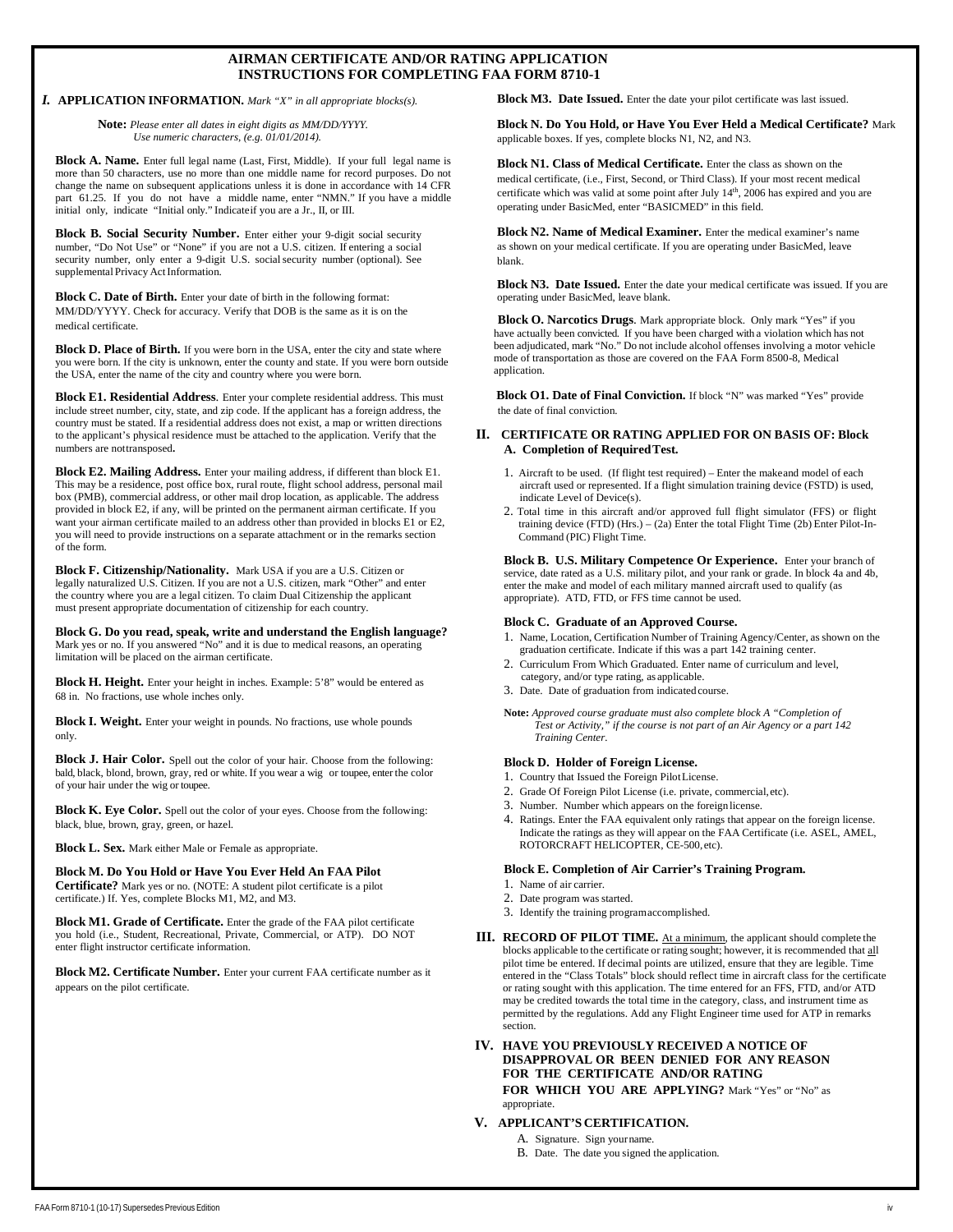TYPE OR PRINT ALL ENTRIES IN INK

2

| <b>U.S. Department of Transportation<br/>Federal Aviation Administration</b><br>Airman Certificate and/or Rating Application |                                                                                                                             |                                            |                                                                                    |                      |                                                                       |                                                                                                     |                                                                                                                        |                               |                                                                                                                                                             |                                                       |                         |                                                                                                                                                                                                                                                                                                                                                                                                                                                                 |                                                                             |                                |                                                                                                  |                              |                     |  |  |
|------------------------------------------------------------------------------------------------------------------------------|-----------------------------------------------------------------------------------------------------------------------------|--------------------------------------------|------------------------------------------------------------------------------------|----------------------|-----------------------------------------------------------------------|-----------------------------------------------------------------------------------------------------|------------------------------------------------------------------------------------------------------------------------|-------------------------------|-------------------------------------------------------------------------------------------------------------------------------------------------------------|-------------------------------------------------------|-------------------------|-----------------------------------------------------------------------------------------------------------------------------------------------------------------------------------------------------------------------------------------------------------------------------------------------------------------------------------------------------------------------------------------------------------------------------------------------------------------|-----------------------------------------------------------------------------|--------------------------------|--------------------------------------------------------------------------------------------------|------------------------------|---------------------|--|--|
| APPLICATION INFORMATION (Mark 'X' in all the blocks applicable to the certificate or rating for which you are applying):     |                                                                                                                             |                                            |                                                                                    |                      |                                                                       |                                                                                                     |                                                                                                                        |                               |                                                                                                                                                             |                                                       |                         |                                                                                                                                                                                                                                                                                                                                                                                                                                                                 | <b>Other Information/Requests</b>                                           |                                |                                                                                                  |                              |                     |  |  |
| Pilot:<br>Student<br>Private                                                                                                 | ATP-Restricted <b>ATP</b>                                                                                                   | Certificates<br>Recreational<br>Commercial | Instructor:<br>Flight<br>Ground                                                    | ASE<br>Type Rating:  | Category and/or Class:<br>Helicopter<br>Gyroplane                     | AME<br>Balloon<br>Airship                                                                           | Ratings<br>Land<br>Sea<br>Glider<br>Powered-Lift<br>Added Rating                                                       |                               | Instrument:<br>Airplane<br>Helicopter<br>Powered-Lift                                                                                                       | Ground Instructor:<br>Basic<br>Advanced<br>Instrument |                         | Initial<br>Renewal<br>Reinstatement<br>Specify other:                                                                                                                                                                                                                                                                                                                                                                                                           | Reissuance<br>Flight Review                                                 |                                | Reexamination   Instrument Proficiency Check<br>Medical Flight Test<br>Limitation Removal<br>IPL |                              |                     |  |  |
|                                                                                                                              | A. Name (Last, First, Middle)                                                                                               |                                            |                                                                                    |                      |                                                                       |                                                                                                     |                                                                                                                        | B. SSN (US Only)              |                                                                                                                                                             | C. Date of Birth                                      |                         | D. Place of Birth (City and State) or (City and Country)                                                                                                                                                                                                                                                                                                                                                                                                        |                                                                             |                                |                                                                                                  |                              |                     |  |  |
|                                                                                                                              | E1. Residential Address<br>(Including City, State, Zip Code, and Country)                                                   |                                            |                                                                                    |                      |                                                                       |                                                                                                     | E2. Mailing Address (This address will be printed on the<br>permanent airman certificate, if different than block E1.) |                               |                                                                                                                                                             |                                                       |                         | <b>MMDD/YYYY</b><br>F. Citizenship / Nationality<br>G. Do you read,<br>speak, write, &<br><b>USA</b><br>Other<br>understand the<br>No<br>specify:<br>English language?<br>I. Weight J. Hair Color   K. Eye Color<br>L. Sex<br>H. Height<br>(inches)<br>(pounds)<br>Male                                                                                                                                                                                         |                                                                             |                                |                                                                                                  |                              | Yes<br>Female       |  |  |
| Yes                                                                                                                          | M. Do you hold, or have you ever held an FAA pilot certificate?                                                             | No                                         |                                                                                    |                      |                                                                       |                                                                                                     | M1. Grade of Certificate                                                                                               |                               |                                                                                                                                                             | M2. Certificate Number                                |                         |                                                                                                                                                                                                                                                                                                                                                                                                                                                                 |                                                                             |                                |                                                                                                  | M <sub>3</sub> . Date Issued |                     |  |  |
|                                                                                                                              | N. Do you hold, or have you ever held a Medical Certificate?<br>Yes - FAA                                                   | Yes - Foreign                              |                                                                                    | Yes - Military       | No                                                                    |                                                                                                     | N1. Class of Certificate                                                                                               |                               |                                                                                                                                                             | N2. Name of Medical Examiner                          |                         |                                                                                                                                                                                                                                                                                                                                                                                                                                                                 |                                                                             |                                |                                                                                                  | N <sub>3</sub> . Date Issued |                     |  |  |
|                                                                                                                              | motor vehicle mode of transportation as those offenses are covered on the FAA Form 8500-8, Airman Medical Application Form. |                                            |                                                                                    |                      |                                                                       |                                                                                                     |                                                                                                                        |                               |                                                                                                                                                             | Yes                                                   |                         | O. Have you ever been convicted for violation of any Federal or State statutes relating to narcotic drugs, marijuana, or depressant or stimulant drugs or substances? Do not include alcohol offenses involving<br>No                                                                                                                                                                                                                                           |                                                                             |                                | O1. Date of Final Conviction                                                                     |                              |                     |  |  |
|                                                                                                                              | II. CERTIFICATE OR RATING APPLIED FOR ON BASIS OF:                                                                          |                                            |                                                                                    |                      |                                                                       |                                                                                                     |                                                                                                                        |                               |                                                                                                                                                             |                                                       |                         |                                                                                                                                                                                                                                                                                                                                                                                                                                                                 |                                                                             |                                |                                                                                                  |                              |                     |  |  |
| А.                                                                                                                           | 1. Aircraft to be used (If flight test required)<br>Completion of<br><b>Test or Activity</b>                                |                                            |                                                                                    |                      | 2. Total time in this aircraft and/or<br>approved FFS or FTD (hours): |                                                                                                     |                                                                                                                        |                               |                                                                                                                                                             | a. Flight<br>Time                                     |                         | b. As Pilot-in-<br>Command                                                                                                                                                                                                                                                                                                                                                                                                                                      |                                                                             |                                |                                                                                                  |                              |                     |  |  |
|                                                                                                                              | U.S. Military                                                                                                               |                                            | 1. U.S. Military Service                                                           |                      |                                                                       |                                                                                                     | 2. Date Rated in U.S. Military                                                                                         |                               |                                                                                                                                                             |                                                       |                         |                                                                                                                                                                                                                                                                                                                                                                                                                                                                 |                                                                             | 3. Rank or Grade               |                                                                                                  |                              |                     |  |  |
|                                                                                                                              | B. Competence or<br>Experience                                                                                              |                                            | 4. List Military aircraft<br>for which you have:                                   |                      |                                                                       |                                                                                                     |                                                                                                                        |                               | a. logged pilot time or provided flight instruction (IP) (make and model)                                                                                   |                                                       |                         |                                                                                                                                                                                                                                                                                                                                                                                                                                                                 | b. passed an Instrument Proficiency Check (Pilot or CFI) - (make and model) |                                |                                                                                                  |                              |                     |  |  |
| Graduate of an<br>$C$ .<br>Approved<br>Course                                                                                |                                                                                                                             |                                            | 1a. Name<br>1. Training Agency<br>or Training Center:                              |                      |                                                                       |                                                                                                     |                                                                                                                        | 1b. Location (City and State) |                                                                                                                                                             |                                                       |                         | 1c. Certification Number                                                                                                                                                                                                                                                                                                                                                                                                                                        |                                                                             | 1d. Part 142?<br>Yes $ $<br>No |                                                                                                  |                              |                     |  |  |
|                                                                                                                              |                                                                                                                             |                                            | 2. Curriculum From Which Graduated (Level, Category, and Class and/or Type Rating) |                      |                                                                       |                                                                                                     |                                                                                                                        |                               |                                                                                                                                                             | 3. Date                                               |                         |                                                                                                                                                                                                                                                                                                                                                                                                                                                                 |                                                                             |                                |                                                                                                  |                              |                     |  |  |
| Holder of<br>ID.<br>Foreign                                                                                                  |                                                                                                                             |                                            |                                                                                    |                      | 1. Country that Issued the Foreign Pilot License                      |                                                                                                     | 2. Grade of Foreign Pilot License                                                                                      |                               |                                                                                                                                                             |                                                       |                         | 3. Foreign Pilot License Number                                                                                                                                                                                                                                                                                                                                                                                                                                 |                                                                             |                                |                                                                                                  |                              |                     |  |  |
|                                                                                                                              | License                                                                                                                     |                                            |                                                                                    |                      |                                                                       | 4. Ratings Held on Foreign Pilot License (FAA equivalent only - e.g. ASEL, AMEL, Type rating, etc.) |                                                                                                                        |                               |                                                                                                                                                             |                                                       |                         |                                                                                                                                                                                                                                                                                                                                                                                                                                                                 |                                                                             |                                |                                                                                                  |                              |                     |  |  |
|                                                                                                                              | Air Carrier<br><b>Training Program</b>                                                                                      |                                            | 1. Name of Air Carrier                                                             |                      |                                                                       |                                                                                                     |                                                                                                                        |                               |                                                                                                                                                             | 2. Date Training Began                                |                         | 3. Accomplished Training Program<br>Initial                                                                                                                                                                                                                                                                                                                                                                                                                     | Upgrade                                                                     | Transition                     |                                                                                                  | Recurrent                    |                     |  |  |
|                                                                                                                              | III. RECORD OF PILOT TIME (Do not write in the shaded areas)                                                                |                                            |                                                                                    | PIC<br>Cross Country |                                                                       |                                                                                                     |                                                                                                                        |                               | Night                                                                                                                                                       |                                                       | Night                   | Night                                                                                                                                                                                                                                                                                                                                                                                                                                                           |                                                                             |                                | Number of                                                                                        |                              |                     |  |  |
|                                                                                                                              | Total                                                                                                                       | Instruction<br>Received                    | Solo                                                                               | and<br><b>SIC</b>    | Instruction<br>Received                                               | Cross Country<br>Solo                                                                               | Cross Country<br><b>PIC/SIC</b>                                                                                        | Instrument                    | Instruction<br>Received                                                                                                                                     | Take-Off<br>Landing                                   | Night<br><b>PIC/SIC</b> | Take-<br>Off/Landing<br>PIC/SIC                                                                                                                                                                                                                                                                                                                                                                                                                                 |                                                                             | Flights                        | Aero-Tows                                                                                        | Ground<br>Launches           | Powered<br>Launches |  |  |
| Airplanes                                                                                                                    |                                                                                                                             |                                            |                                                                                    | PIC<br><b>SIC</b>    |                                                                       |                                                                                                     | PIC<br>SIC                                                                                                             |                               |                                                                                                                                                             |                                                       | PIC<br>SIC              | PIC<br>SIC                                                                                                                                                                                                                                                                                                                                                                                                                                                      | Gliders<br>Lighter-than                                                     |                                |                                                                                                  |                              |                     |  |  |
|                                                                                                                              |                                                                                                                             |                                            |                                                                                    | PIC                  |                                                                       |                                                                                                     | PIC                                                                                                                    |                               |                                                                                                                                                             |                                                       | PIC                     | PIC                                                                                                                                                                                                                                                                                                                                                                                                                                                             | air                                                                         |                                | Class Totals                                                                                     |                              |                     |  |  |
| Rotorcraft                                                                                                                   |                                                                                                                             |                                            |                                                                                    | <b>SIC</b>           |                                                                       |                                                                                                     | SIC                                                                                                                    |                               |                                                                                                                                                             |                                                       | SIC                     | SIC                                                                                                                                                                                                                                                                                                                                                                                                                                                             |                                                                             | SEL                            | MEL                                                                                              | <b>SES</b>                   | <b>MES</b>          |  |  |
| Powered                                                                                                                      |                                                                                                                             |                                            |                                                                                    | PIC                  |                                                                       |                                                                                                     | PIC                                                                                                                    |                               |                                                                                                                                                             |                                                       | PIC                     | PIC                                                                                                                                                                                                                                                                                                                                                                                                                                                             | Airplane                                                                    |                                |                                                                                                  | УĊ.                          | PІC                 |  |  |
| Lift                                                                                                                         |                                                                                                                             |                                            |                                                                                    | <b>SIC</b><br>PIC    |                                                                       |                                                                                                     | <b>SIC</b>                                                                                                             |                               |                                                                                                                                                             |                                                       | SIC                     | SIC                                                                                                                                                                                                                                                                                                                                                                                                                                                             |                                                                             | iC                             | SIC.<br>Helicopter                                                                               | <b>SIC</b>                   | sіс<br>Gyroplane    |  |  |
| Gliders                                                                                                                      |                                                                                                                             |                                            |                                                                                    | <b>SIC</b>           |                                                                       |                                                                                                     |                                                                                                                        |                               |                                                                                                                                                             |                                                       |                         |                                                                                                                                                                                                                                                                                                                                                                                                                                                                 | Rotorcraft                                                                  |                                |                                                                                                  |                              |                     |  |  |
| Lighter-<br>Than-Air                                                                                                         |                                                                                                                             |                                            |                                                                                    | PIC<br>SIC           |                                                                       |                                                                                                     | PIC<br><b>SIC</b>                                                                                                      |                               |                                                                                                                                                             |                                                       | PIC<br>SIC              | PIC<br>SIC                                                                                                                                                                                                                                                                                                                                                                                                                                                      | ighter-than                                                                 | Balloon                        |                                                                                                  | Airship                      |                     |  |  |
| <b>FFS</b>                                                                                                                   |                                                                                                                             |                                            |                                                                                    |                      |                                                                       |                                                                                                     |                                                                                                                        |                               |                                                                                                                                                             |                                                       |                         |                                                                                                                                                                                                                                                                                                                                                                                                                                                                 | FFS                                                                         | <b>SE</b>                      | ME                                                                                               |                              | Helicopter          |  |  |
| <b>FTD</b>                                                                                                                   |                                                                                                                             |                                            |                                                                                    |                      |                                                                       |                                                                                                     |                                                                                                                        |                               |                                                                                                                                                             |                                                       |                         |                                                                                                                                                                                                                                                                                                                                                                                                                                                                 | FTD                                                                         |                                |                                                                                                  |                              |                     |  |  |
| ATD                                                                                                                          |                                                                                                                             |                                            |                                                                                    |                      |                                                                       |                                                                                                     |                                                                                                                        |                               |                                                                                                                                                             |                                                       |                         |                                                                                                                                                                                                                                                                                                                                                                                                                                                                 | ATD                                                                         |                                |                                                                                                  |                              |                     |  |  |
|                                                                                                                              |                                                                                                                             |                                            |                                                                                    |                      |                                                                       |                                                                                                     |                                                                                                                        |                               | <b>IV.</b> Have you previously received a Notice of Disapproval or been denied for any reason for the certificate AND/OR rating for which you are applying? |                                                       |                         | Yes                                                                                                                                                                                                                                                                                                                                                                                                                                                             | <b>No</b>                                                                   |                                |                                                                                                  |                              |                     |  |  |
|                                                                                                                              |                                                                                                                             |                                            |                                                                                    |                      |                                                                       |                                                                                                     |                                                                                                                        |                               |                                                                                                                                                             |                                                       |                         | V. APPLICANT'S CERTIFICATION: I certify that all statements and answers provided by me on this application form are complete and true to the best of my knowledge and I agree that they are to be considered as part of the ba<br>ssuance of any FAA certificate to me. I have received the Pilot's Bill of Rights Written Notification of Investigation that accompanies this form. I have also read and understand the Privacy Act statement that accompanies |                                                                             |                                |                                                                                                  |                              |                     |  |  |
|                                                                                                                              | Signature of Applicant                                                                                                      |                                            |                                                                                    |                      |                                                                       |                                                                                                     |                                                                                                                        |                               |                                                                                                                                                             |                                                       | Date<br>MM/DD/YYYY      |                                                                                                                                                                                                                                                                                                                                                                                                                                                                 |                                                                             |                                |                                                                                                  |                              |                     |  |  |